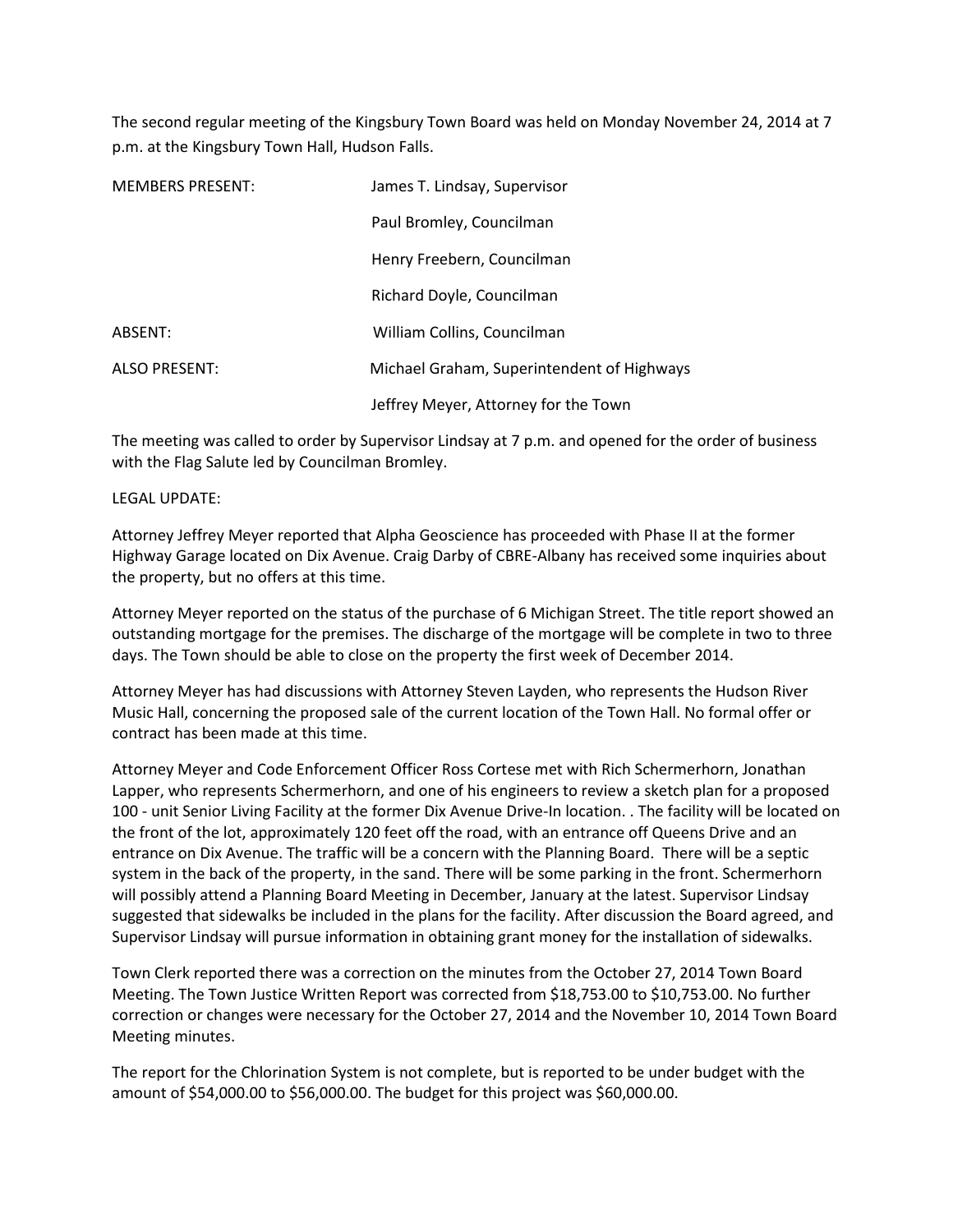Comptroller, Mary Ordway requested the following budget transfers:

### **BUDGET TRANSFERS FOR NOVEMBER 24, 2014 BOARD MEETING**

### **GENERAL FUND WHOLE TOWN**

| FROM: | TAX COLLECTION P.S.            | 1.1330.1 | 4,000.00  |
|-------|--------------------------------|----------|-----------|
| TO:   | <b>TOWN CLERK P.S.</b>         | 1.1410.1 | 4,000.00  |
|       |                                |          |           |
|       | FROM: TAX COLLECTION P.S.      | 1.1330.1 | 25,725.00 |
|       | <b>JUDGEMENTS &amp; CLAIMS</b> | 1.1930.4 | 2,500.00  |
|       | CONTINGENT ACCT.               | 1.1190.4 | 5,000.00  |
|       | <b>ECONOMIC DEVELOPMENT</b>    | 1.6997.4 | 40,000.00 |
|       | PARKS CONTR.                   | 1.7110.4 | 14,000.00 |
| TO:   | <b>BUILDINGS</b>               | 1.1620.4 | 87,250.00 |

## **TRANSFERS TO HELP PAY FOR MICHIGAN ST. PROPERTY**

A **motion** by Councilman Freebern seconded by Councilman Doyle and carried by a vote of 4 ayes to accept the transfer of funds from the Tax Collection P.S. to the Town Clerk P.S. in the amount of \$4,000.00.

A **motion** by Councilman Bromley seconded by Councilman Freebern and carried by a vote of 4 ayes to accept budget transfers in the amount of \$87, 225.00 to the Buildings Funds.

 A **motion** by Councilman Bromley seconded by Councilman Freebern and carried by a vote of 4 ayes to accept the following budget transfers:

#### **WATER DISTRICT**

| FROM: | HOSP/MEDICAL        | 7.9060.8 | 2,675.00 |
|-------|---------------------|----------|----------|
| TO:   | PURIFICATION CONTR. | 7.8330.4 | 2,675.00 |

A **motion** by Councilman Freebern seconded by Councilman Doyle and carried by a vote of 5 ayes to accept written reports by certain officers for the month of October as follows:

Code Enforcement Officer: No. Permits 12; Total Fees: \$1,041.00

Dog Control Officer: Complaints/Calls 22; Seizures 3; Unlicensed Dogs 6; Euthanasia 1; Dangerous Dog Case 1; Mileage 151

Town Clerk: Paid to EnCon \$11,106.15; Paid to Supervisor \$3,328.49; Paid to the Village of Hudson Falls 60.00; Paid to Ag & Markets for Population Control \$183.00

Town Comptroller: Receipts \$58,464.13; Disbursements \$197,439.28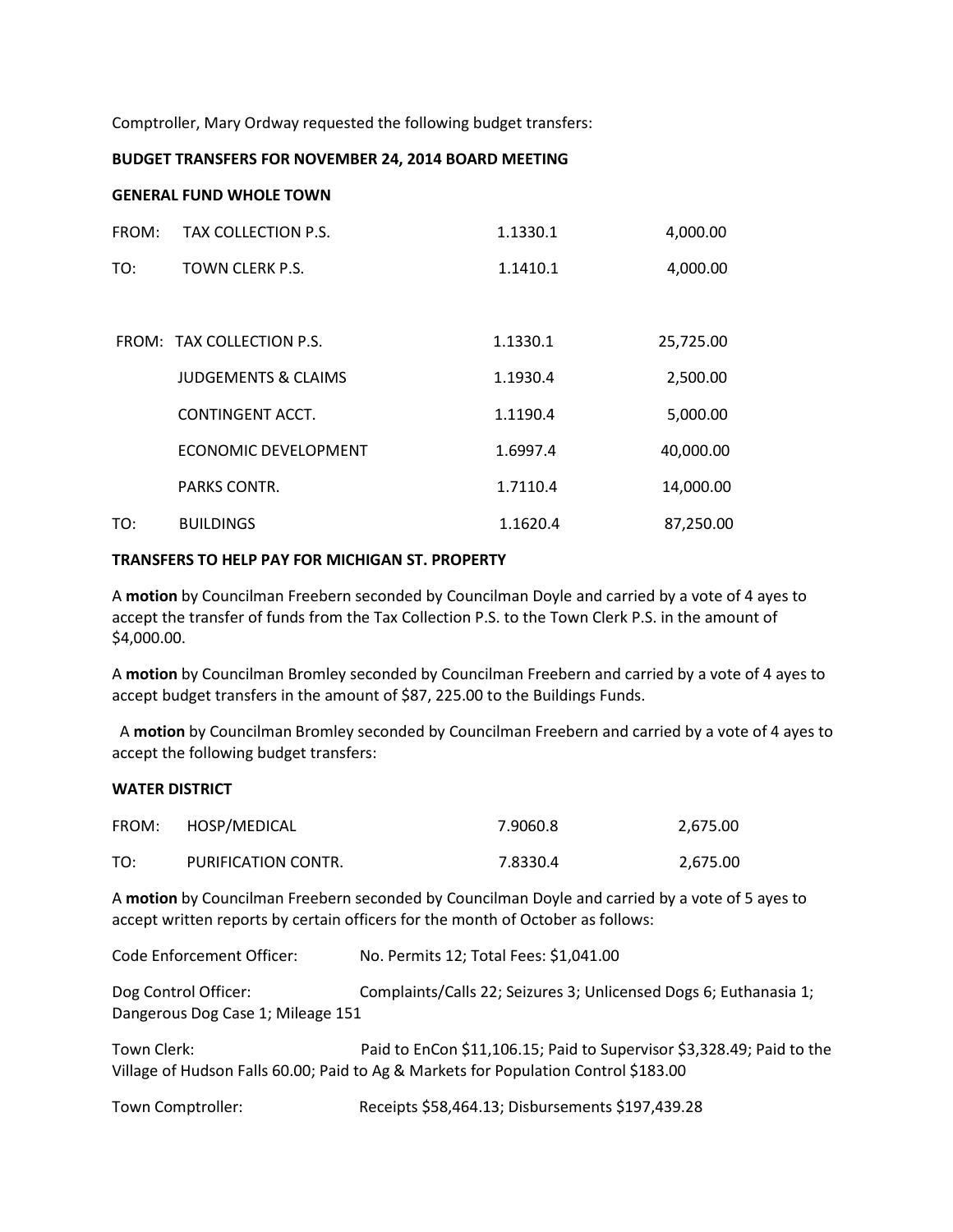# Town Justice: Fees Collected: \$10,753.00

The Town Board discussed requesting proposals for solar panels at the Highway Garage at 437 Vaughn Road.

The Town Board discussed the re-location of the Town Court. Supervisor Lindsay, Councilman Bromley and Councilman Freebern will tour a building on John Street, owned by the Village of Hudson Falls, as a possible location to re-locate the Town Court. The Village of Hudson Falls has offered the building for \$1 per year, with the Town being responsible for the cost of renovation and maintenance.

A **motion** by Councilman Doyle seconded by Councilman Freebern and carried by a motion of 4 ayes to grant permission to Comptroller Mary Ordway to re-levy the unpaid water bills as of November 21, 2014.

 Supervisor Lindsay reported that the Small Business Awards for Washington County will be held on December 12, 2014 at the Kingsbury Fire Department. This year the nominations are as follows: Salem Hardware, Helping Hands Physical Therapy of Greenwich, Granville Vet Service, Laura's Garden, Country Peddler, Country Gal's Café, Argyle Brewing Company, Chippewa Stone, Harrington's Care-a-lot Daycare, Kelly's Emerald Feeds and Cormie Insurance.

 Supervisor Lindsay reported that Washington County is in the process of selling 70 acres of land located near the former Pleasant Valley Infirmary.

Supervisor Lindsay reported that the 2015 budget for Washington County had been passed with a 2.58% increase. He also reported that the sales tax was up this year, it may hit the 1 million dollar amount.

Councilman Bromley asked about the status of Eastside. A discussion followed. Supervisor Lindsay reported that the Attorney General's Office is going to enforce the lien against Jim Marro's house and properties. Town Attorney Jeffrey Meyer suggested that Code Enforcement Ross Cortese should visit Eastside to see what is left on the premises and send them a letter indicating that they have 30 days to remove everything and to start working on a Phase II. If they fail to do so the Town will step in and conduct the Phase II with the funds in the escrow created in 2013. Attorney Meyer will contact the DEC to make them aware of the Town's intent.

Councilman Bromley asked about the status of Royal Wood Shavings. Attorney Meyer commented that he had not heard any new information from Code Enforcement.

Town Clerk made the Board aware that Katherine Henley's appointment to the Zoning Board will expire on July 31, 2019, not in 7 years as previously reported at the November 10, 2014 Town Board Meeting.

Supervisor Lindsay reported that Earth, Wind and Fire may close on the purchase of the transfer station by the end of the year.

Superintendent of Highways Michael Graham reported on the following:

The Snowplow Safety demonstration held on November 13, 2014 at Dix Avenue Elementary School for 72 first graders was very successful. Certificates were presented to each first grader to take home to their parents. Graham would like to continue with the demonstration each year.

The Salt Shed construction is nearly complete. Graham reported that we usually receive 3 to 4 hundred tons of salt a year.